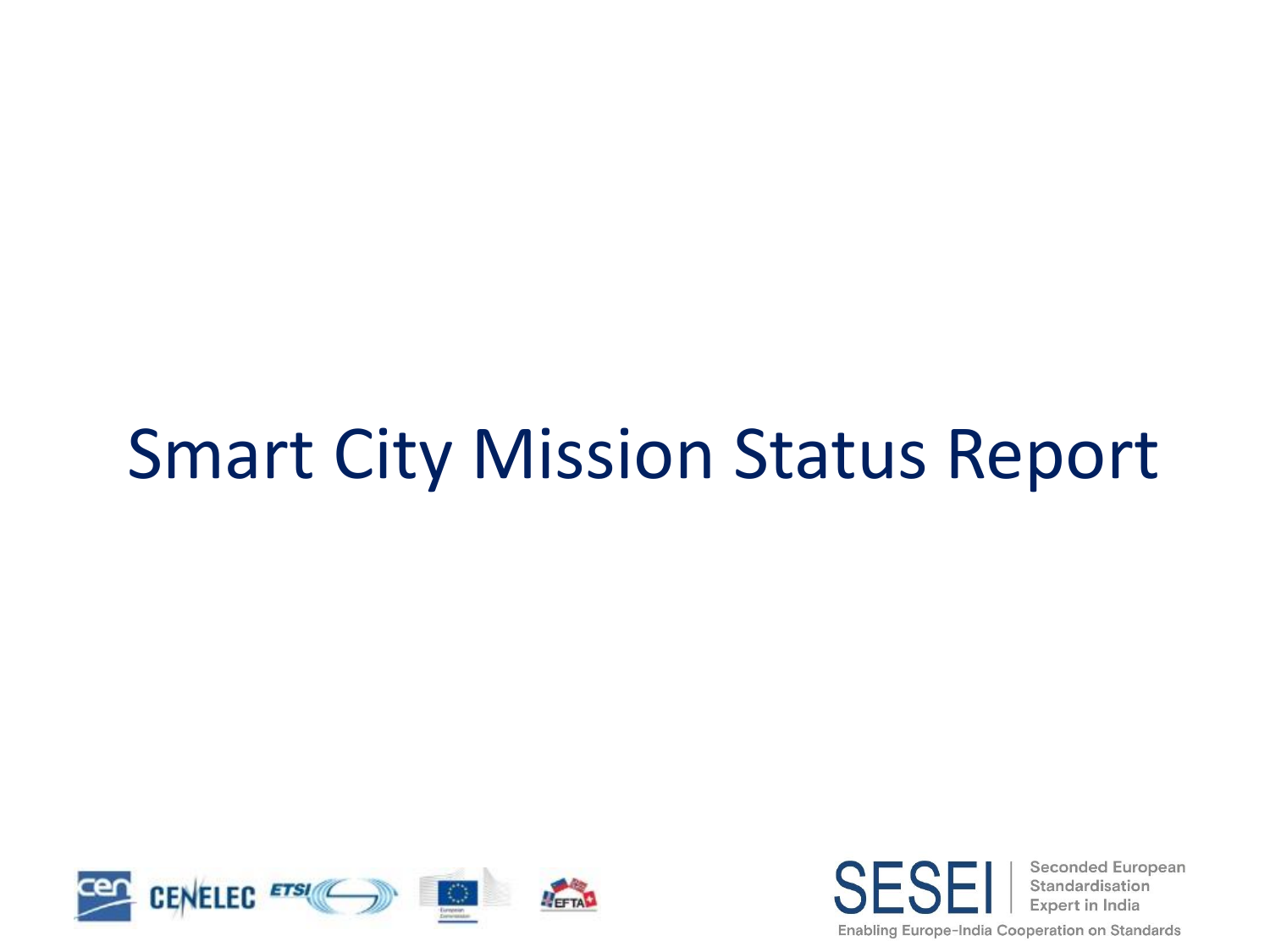## **Contents**

- Introduction
- Smart city initiative
	- ✓ Strategies, Selection Process, Implementation of Smart cities, Mission Monitoring and Financing of Smart Cities
- Current Status
	- ✓ Selected cities, No. of projects completed & under progress
- Challenges in developing and implementing smart cities
- Instruments of Smart Cities
- Role of IoT/M2M
- Convergence with other Govt. Schemes
- Liveability Index Programme
- Standardization work
- Conclusion



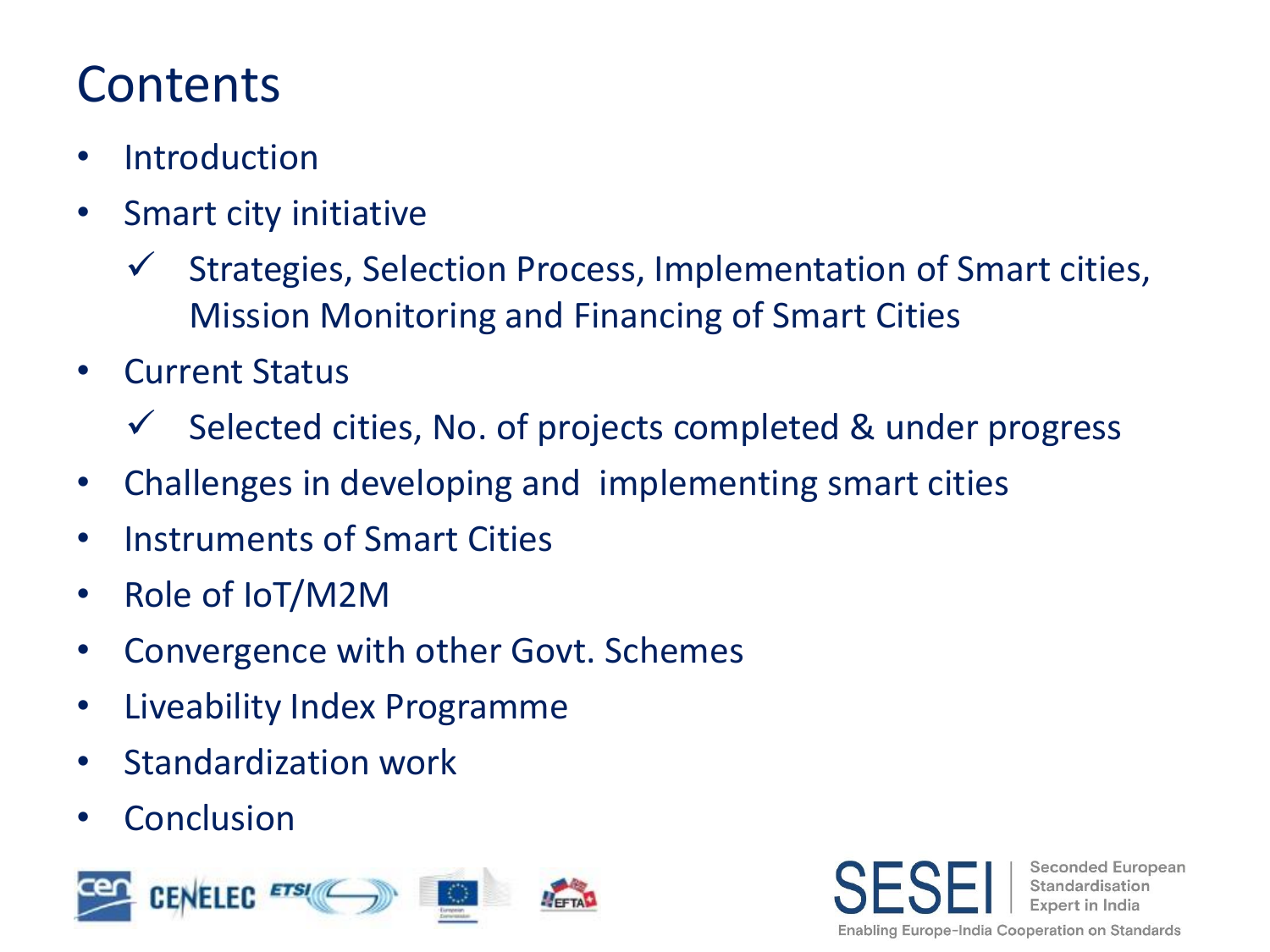## Introduction

#### **What is a Smart City?**

- ✓ No universally accepted definition of a Smart City
- $\checkmark$  It varies from city-to-city and country-to-country, depending on the level of development, willingness to change and reform, resources and aspirations of the residents.

#### **What makes a city Smart?**

Upgrade of Basic infrastructure and Smart' solutions to make infrastructure and services better and it relies on Area based development

#### **Need for Smart City in India?**

- ✓ Nearly 31% population lives in cities and contributes 63% of India's GDP
	- o 42 Cities with population in excess of 1 Million, likely to cross 68 by 2030.
	- o By 2030, 590 Million People will live in Cities
- ✓ Current City Conditions
	- o Poor Urban Infrastructure, electricity , water, gas, sewerage system, solid waste disposal, etc. need to be addressed urgently
	- $\circ$  All this leading to deteriorating quality of life in Cities



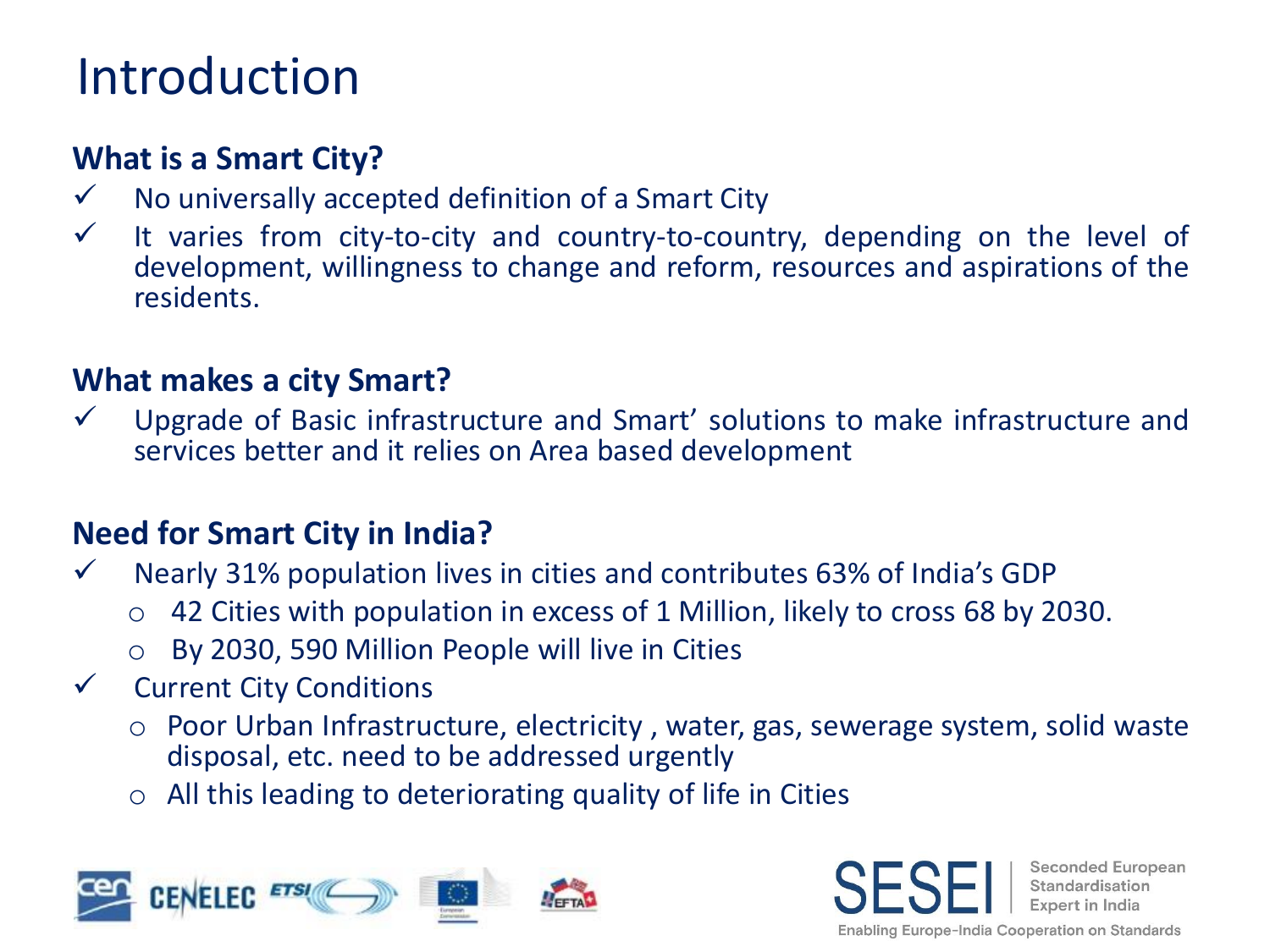## Smart City Initiative

- **100 smart cities mission was launched** on 25th June 2015:
	- ✓ To promote **sustainable and inclusive cities** that provide **core infrastructure** and give a **decent quality** of life to its citizens, a **clean and sustainable environment** and application of '**Smart' Solutions.**
- **Upgrade Core Infrastructure and ensure:**
	- Adequate water supply
	- $\checkmark$  Assured electricity supply
	- $\checkmark$  Sanitation, including solid waste management
	- $\checkmark$  Efficient urban mobility and public transport
	- $\checkmark$  Robust IT connectivity and digitalization
	- $\checkmark$  Good governance, especially e-Governance and citizen participation
	- ✓ Sustainable Environment
	- $\checkmark$  Safety, Security of citizens
	- $\checkmark$  Health and Education
- Ministry of Urban Development (MoUD) is responsible for implementing mission is collaboration with state government



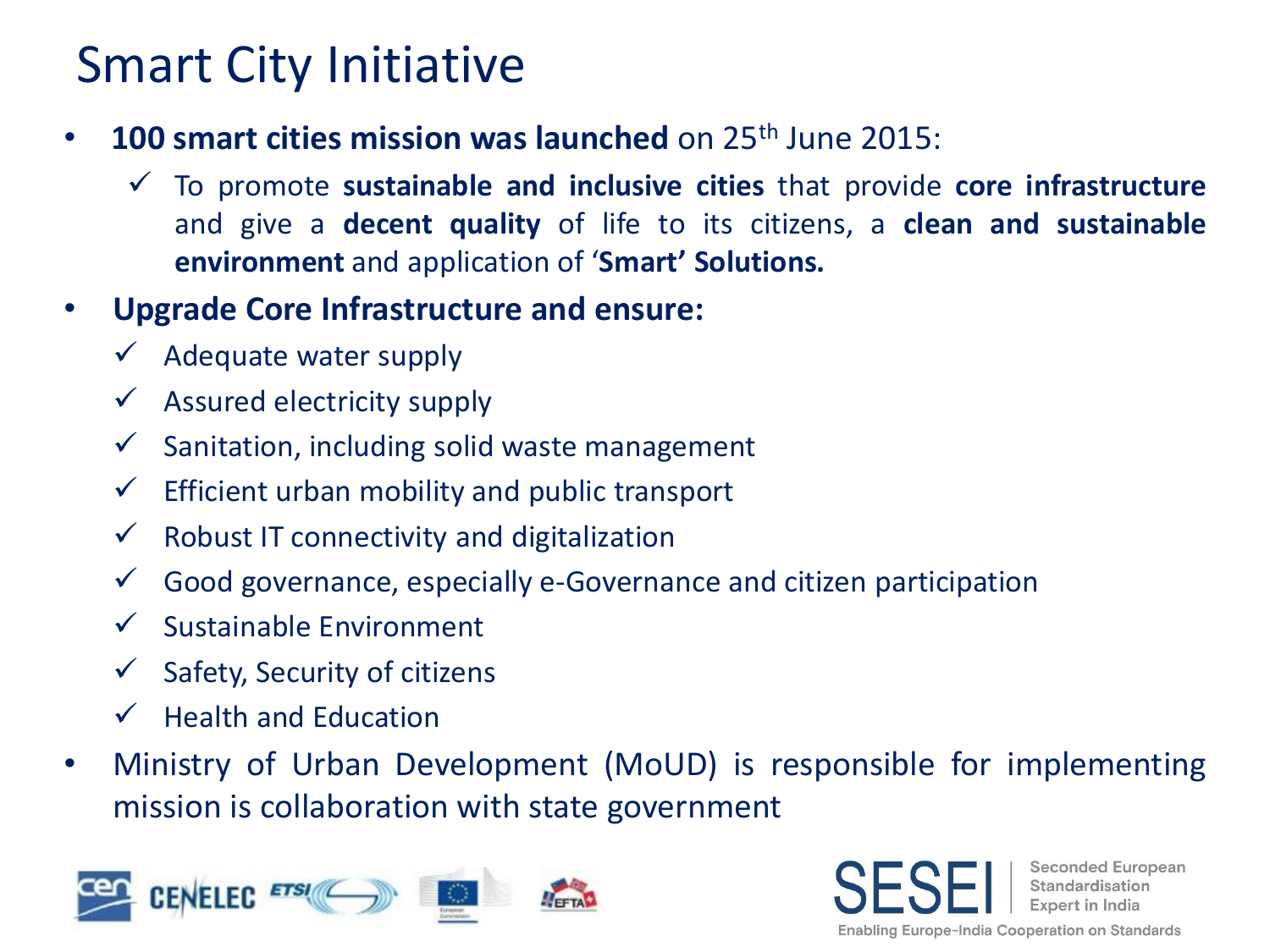## **Strategies**



**Enabling Europe-India Cooperation on Standards**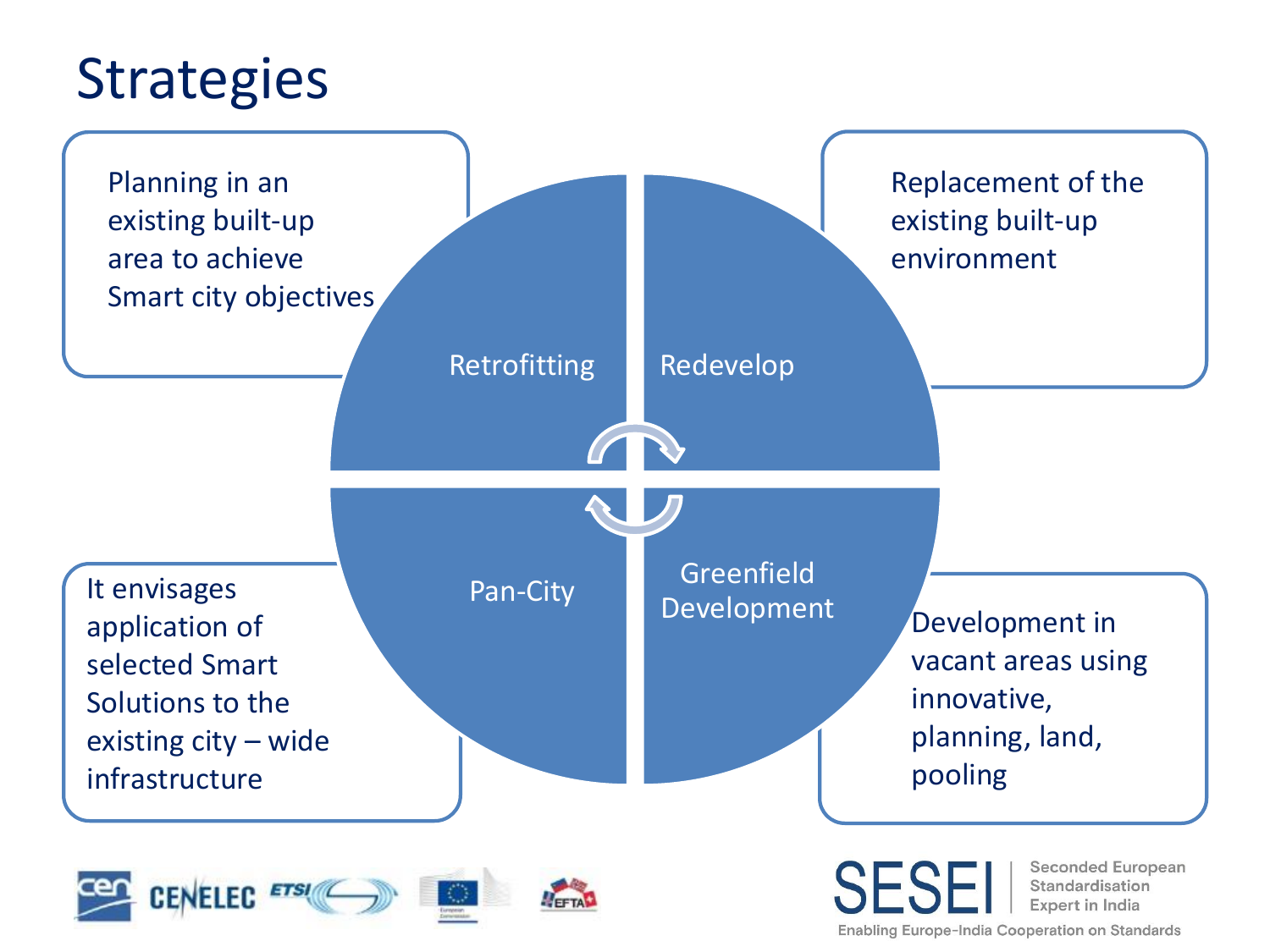## Selection Process

- Competition based selection process: Smart City Challenge Program
- Cities to compete for the 100 spots and through 2 stage process
- ✓ **Stage I : Shortlisting of cities by the States:**
	- o Intra-State city selection.
		- State/UT shortlist their potential cities based on scoring criteria
		- Cities with highest scores recommended for Stage II selection by Union Ministry (MoUD)
- **Stage II: Final Round of Selection by Union Ministry** 
	- o Recommended cities to prepare Smart City Proposal (SCP)
	- o SCP to provide details on preferred model for Area Based Development, smart solutions, proposed financing, etc.
	- o SCP to be evaluated by national & international experts/ institutions
	- o Post evaluation winning smart cities are announced.
	- o Remaining cities to improve their proposal to be considered for the next round.



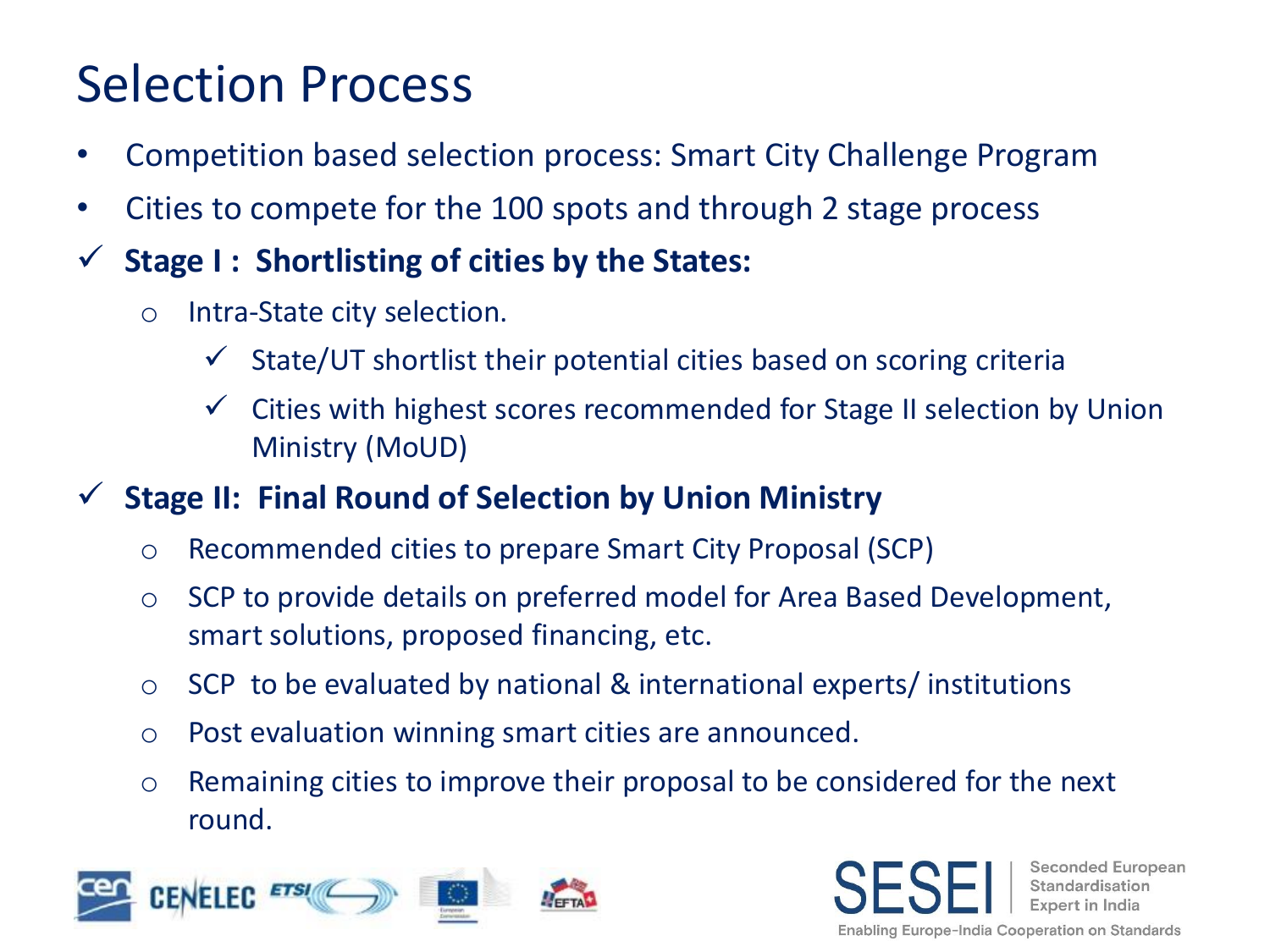## Implementation of Smart Cities

### Creation of Special Purpose Vehicle (SPV)

- SPV is responsible for implementing the mission at state level
- SPV to plan , appraise, approve, release funds, implement manage, operate, monitor and evaluate Smart City development
- SPV headed by a full time CEO and have nominees of central Government, State Government and ULB on its Board.

### Project Management Consultant (PMC)

• Feasibility study of project, preparing RFPs depending on the scope of work and Project monitoring



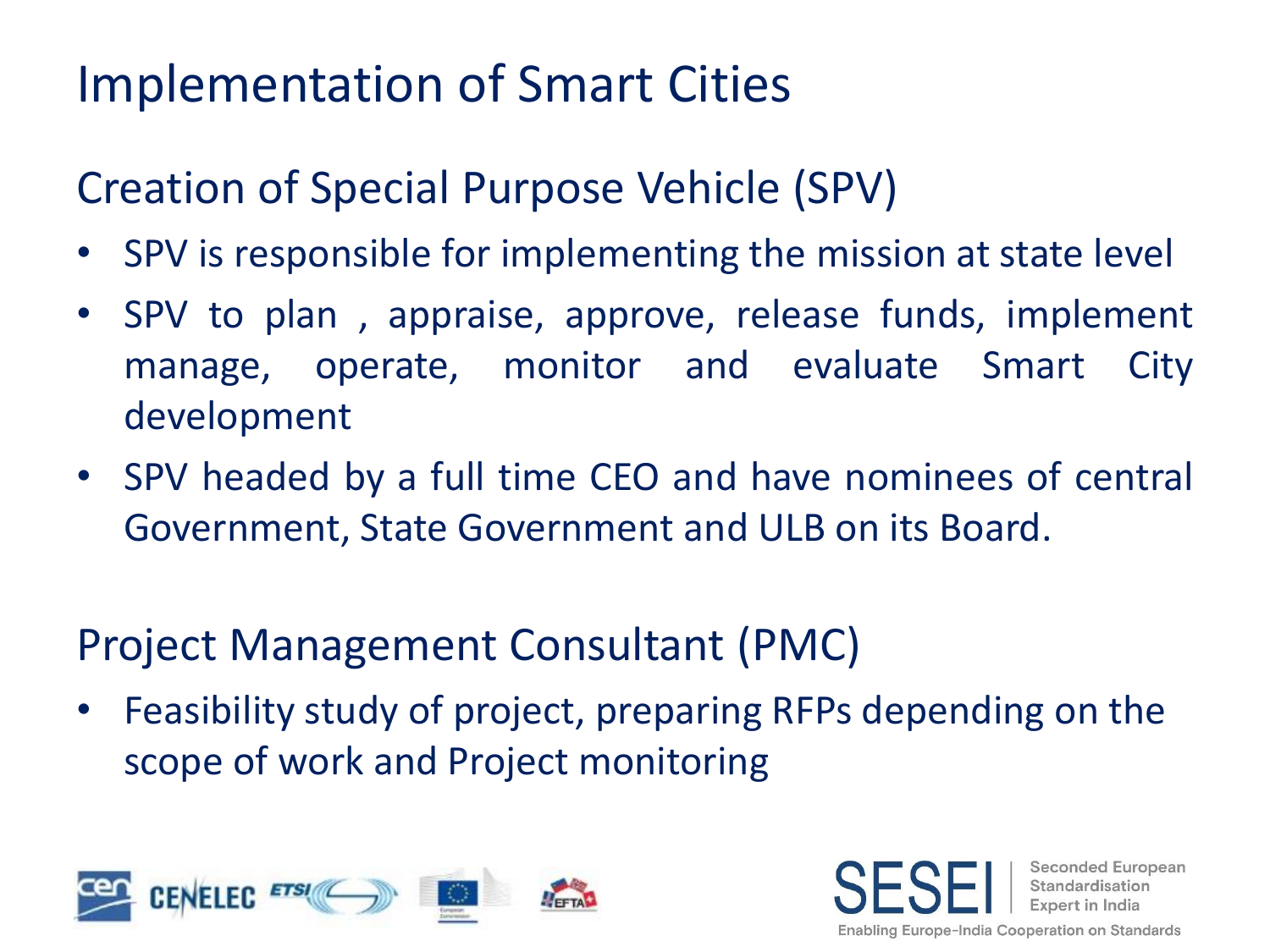## Mission Monitoring





**Seconded European** Standardisation **Expert in India** 

**Enabling Europe-India Cooperation on Standards**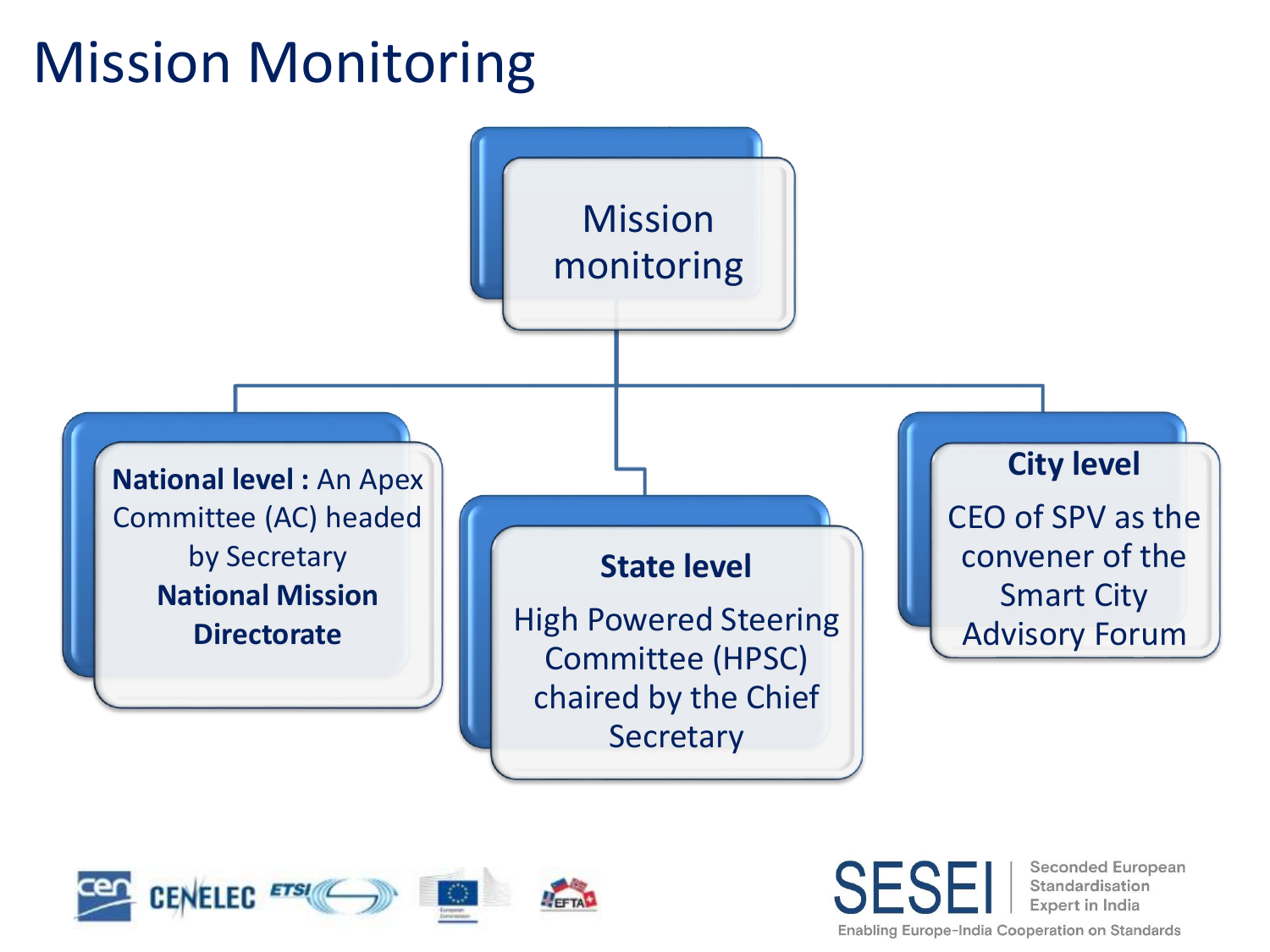### Financing of Smart Cities

- ✓ Smart Cities Mission is Centrally Sponsored Program
- $\checkmark$  State Govt & Urban Local Bodies (ULB) to contribute funds for project implementation and Central govt – Funds on equal basis
- $\checkmark$  Budget for the Smart Cities Mission over five years
	- o Central Govt. funds: Rs.500 cr (62.5M Euro) per City
	- o State Govt./ ULBs: Rs.500 cr (62.5M Euro) per City
- $\checkmark$  States to seek funds for smart cities from multiple sources e.g.
	- $\circ$  User fees from telecom, gas, power, water, parking fees etc.
	- o Municipal bonds (debt financing), Tax increments
	- o Other sources of finance:
		- o Borrowings from bilateral and multilaterals (World bank, ADB, financial institutions)
		- o National Investment and Infrastructure Fund (NIIIF)
		- o Convergence with other Govt schemes (AMRUT, HRIDAY, Digital India etc.)



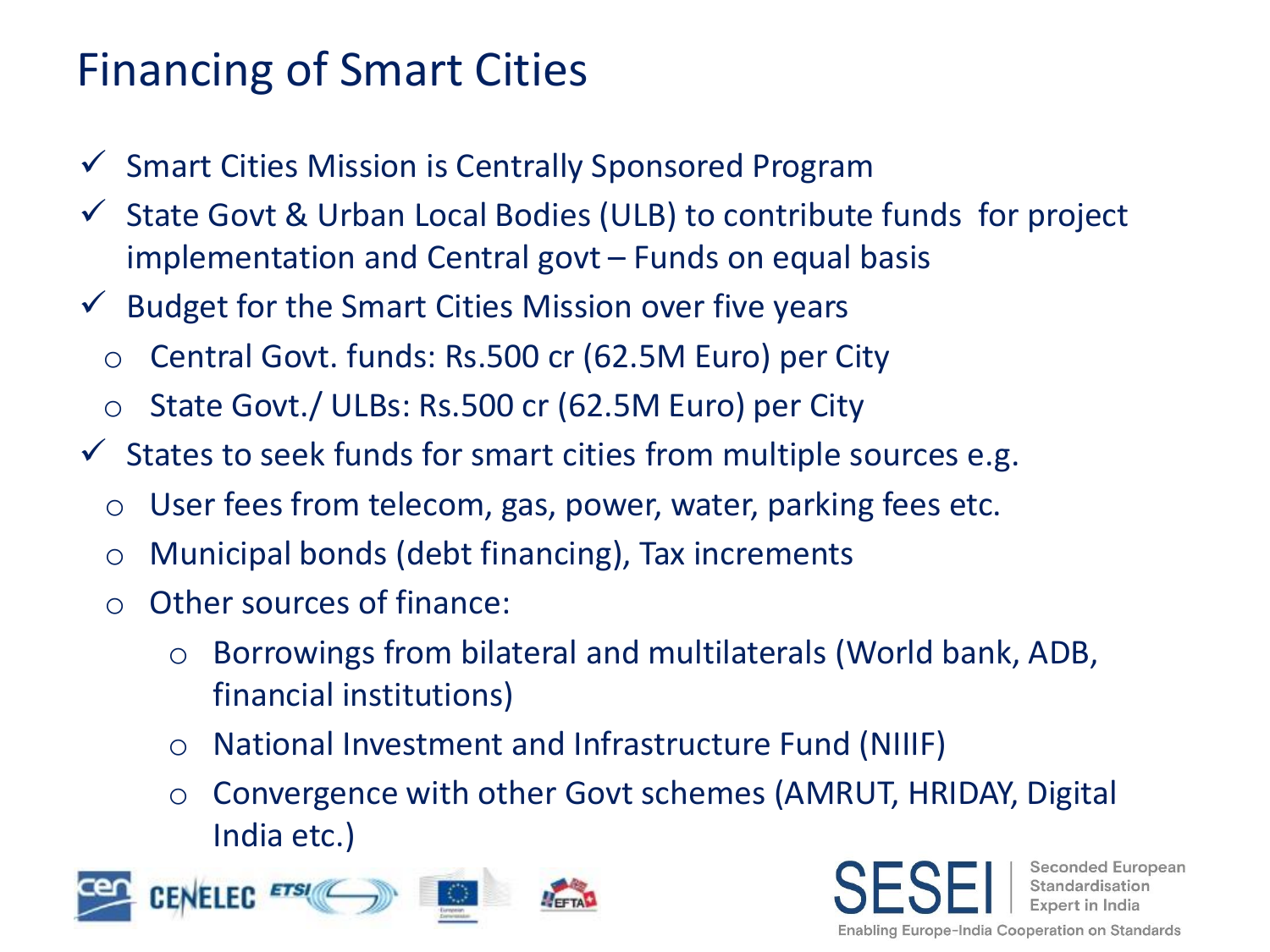## Current Status of Smart Cities Mission



**Seconded European** SF Standardisation Expert in India Enabling Europe-India Cooperation on Standards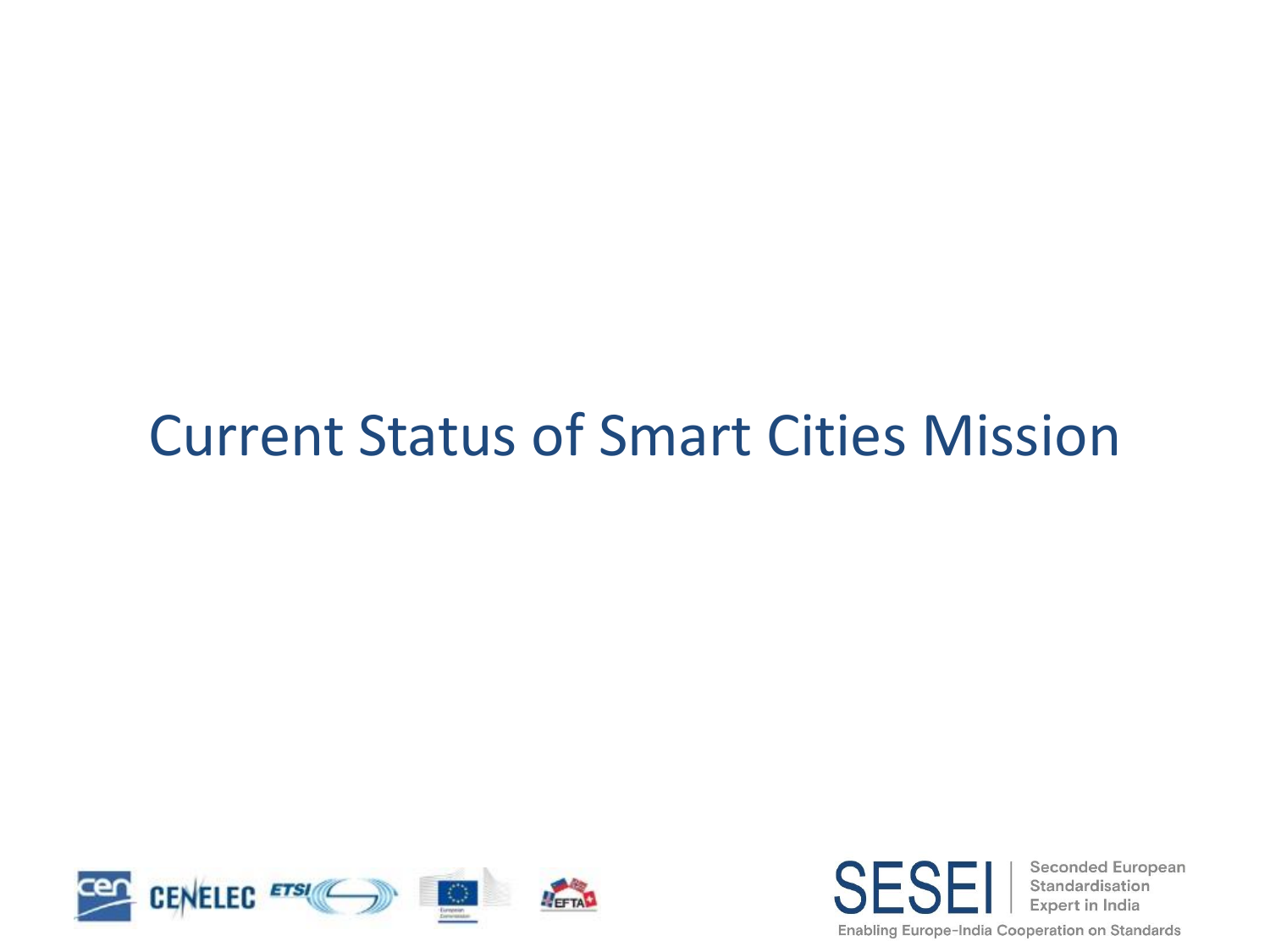## Selected cities with proposed investments 1(2)

| <b>City Challenge</b><br>(Year) | <b>Selected Cities</b> | <b>Total cost of</b><br>projects<br>(bn. euro) | <b>ABD</b><br>(bn euro) | Pen city<br>solutions<br>(bn euro) | <b>Total urban</b><br>population<br>impacted (Cr.) |
|---------------------------------|------------------------|------------------------------------------------|-------------------------|------------------------------------|----------------------------------------------------|
| Round 1<br>(2016)               | 20                     | 6.02                                           | 4.65                    | 1.37                               | 3.74                                               |
| Fast track (2016)               | 13                     | 3.73                                           | 3.25                    | 0.48                               | 0.94                                               |
| Round 2 (2016)                  | 27                     | 6.75                                           | 5.32                    | 1.42                               | 2.55                                               |
| Round 3 (2017)                  | 30                     | 7.18                                           | 5.87                    | 1.32                               | 2.37                                               |
| Round 4 (2018)                  | 99                     | 1.6                                            | 1.33                    | 0.27                               | 0.35                                               |
| <b>Total</b>                    | 99                     | 25.28                                          | 20.42                   | 4.86                               | 9.95                                               |

- Total winning proposals 100=> One more City Shillong (Meghalaya) gets selected as the 100th Smart City
- Total Cost of Projects 25.28 billion euro
	- $\checkmark$  Area based development (ABD) investment 20.42 billion euro
	- $\checkmark$  Pan city solutions investment 4.86 billion euro
- Total impacted urban population 99.5 Million



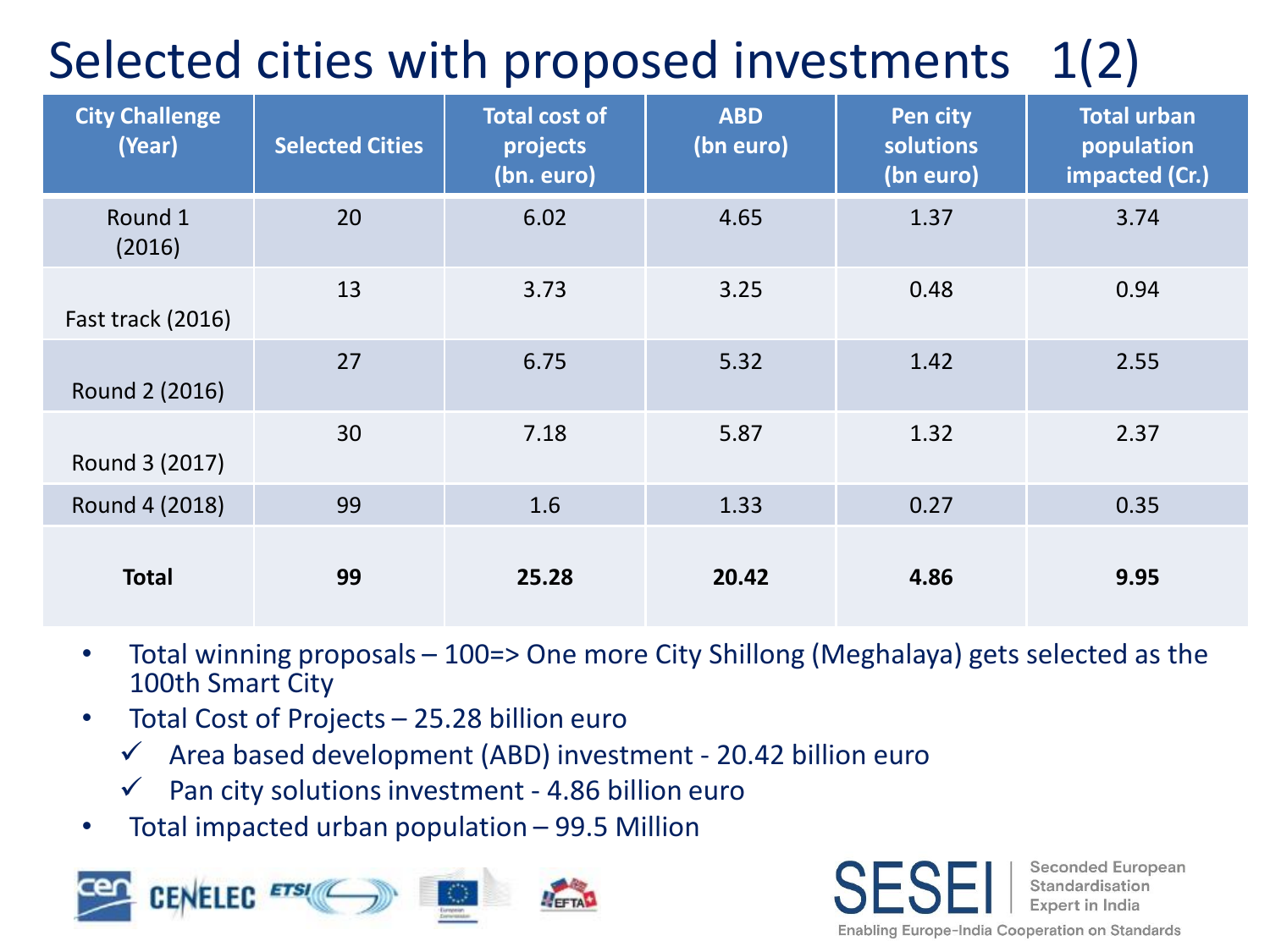Projects completed and under progress 1(2)

According to report [released](http://pib.nic.in/PressReleaseIframePage.aspx?PRID=1517205) by Ministry of Urban & Housing Affairs (MoUHA):

- $\checkmark$  As on 17<sup>th</sup> January 2018, 2,948 projects worth Rs. 1,38,730 crore (17.36 billion euro) are in various stages of implementation
- $\checkmark$  189 projects have been completed
- $\checkmark$  495 projects projects have started work
- $\checkmark$  Tenders have been floated for 277 projects and
- $\checkmark$  1,987 projects are at detailed project report (DPR) stage.



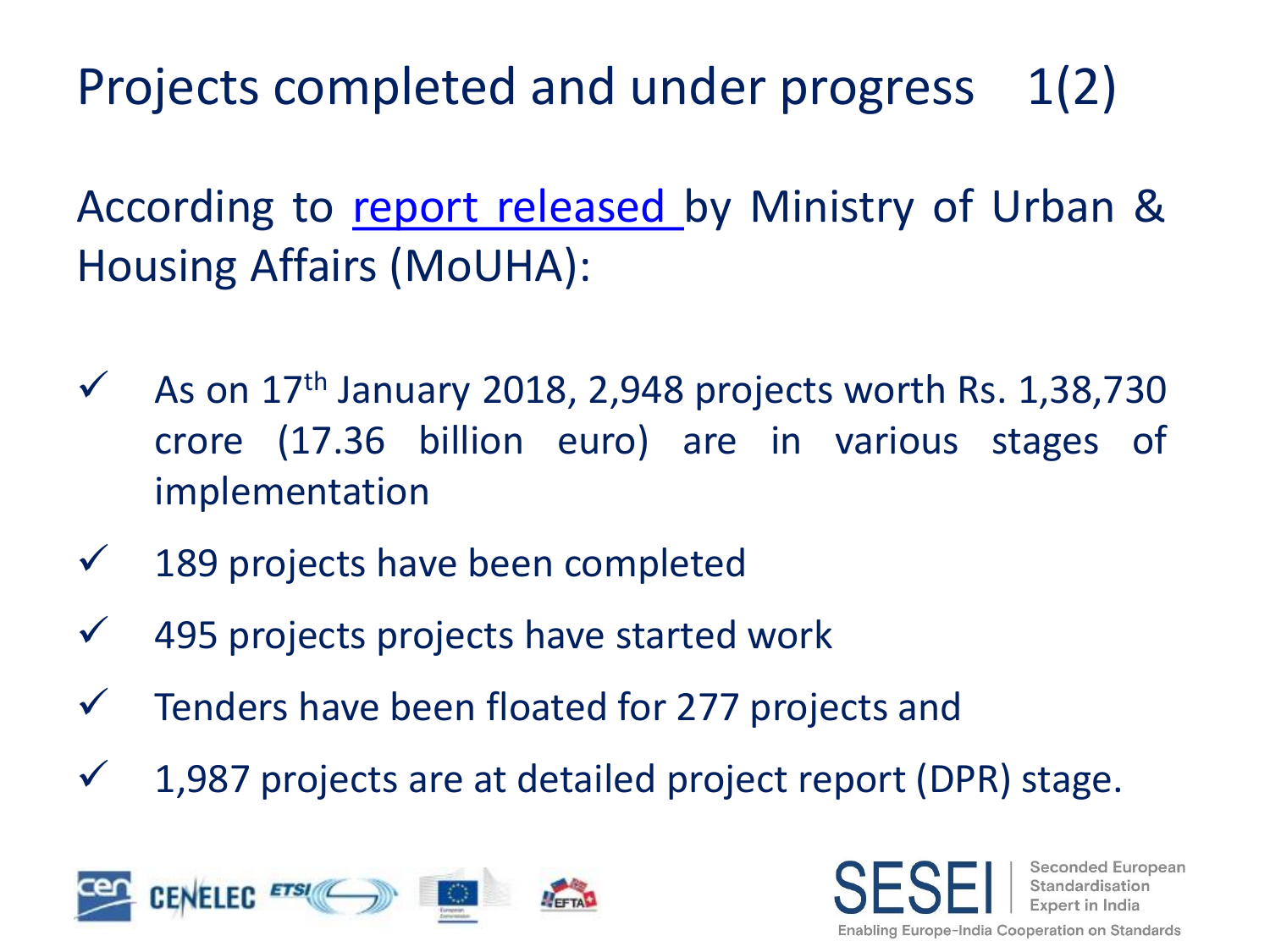### Challenges in Developing and Implementing Smart **Cities**



- Retrofitting of existing cities
- Financing
- Availability of master plan
- Financial sustainability of Urban Local Bodies (ULBs)
- Technical constraints
- Three-tier governance
- Providing clearances in a timely manner
- Dealing with a multivendor environment
- Capacity building
- Reliability of utility services



**Seconded European** Standardisation Expert in India

**Enabling Europe-India Cooperation on Standards**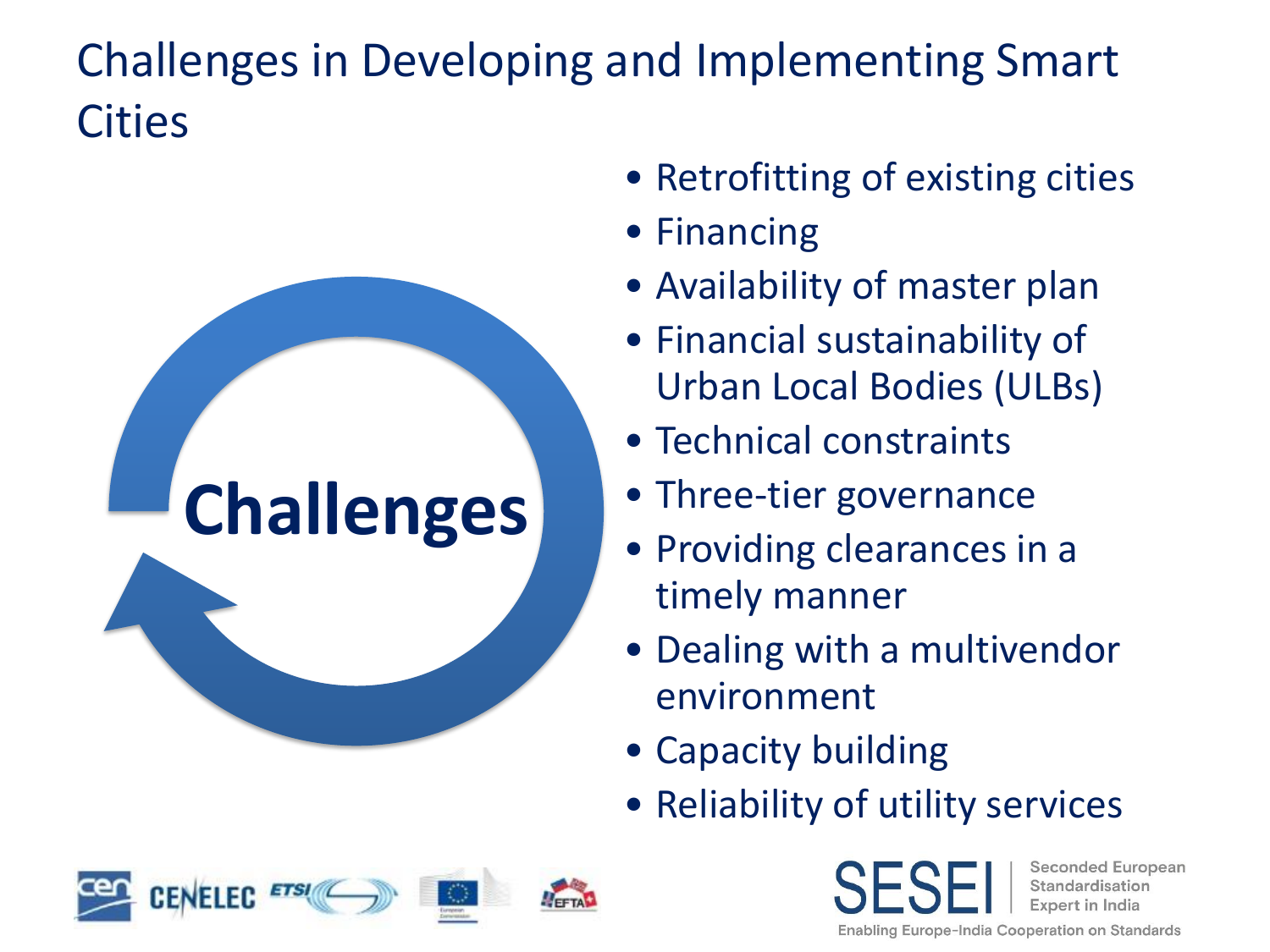### Instruments Considered for Smart Cities Mission

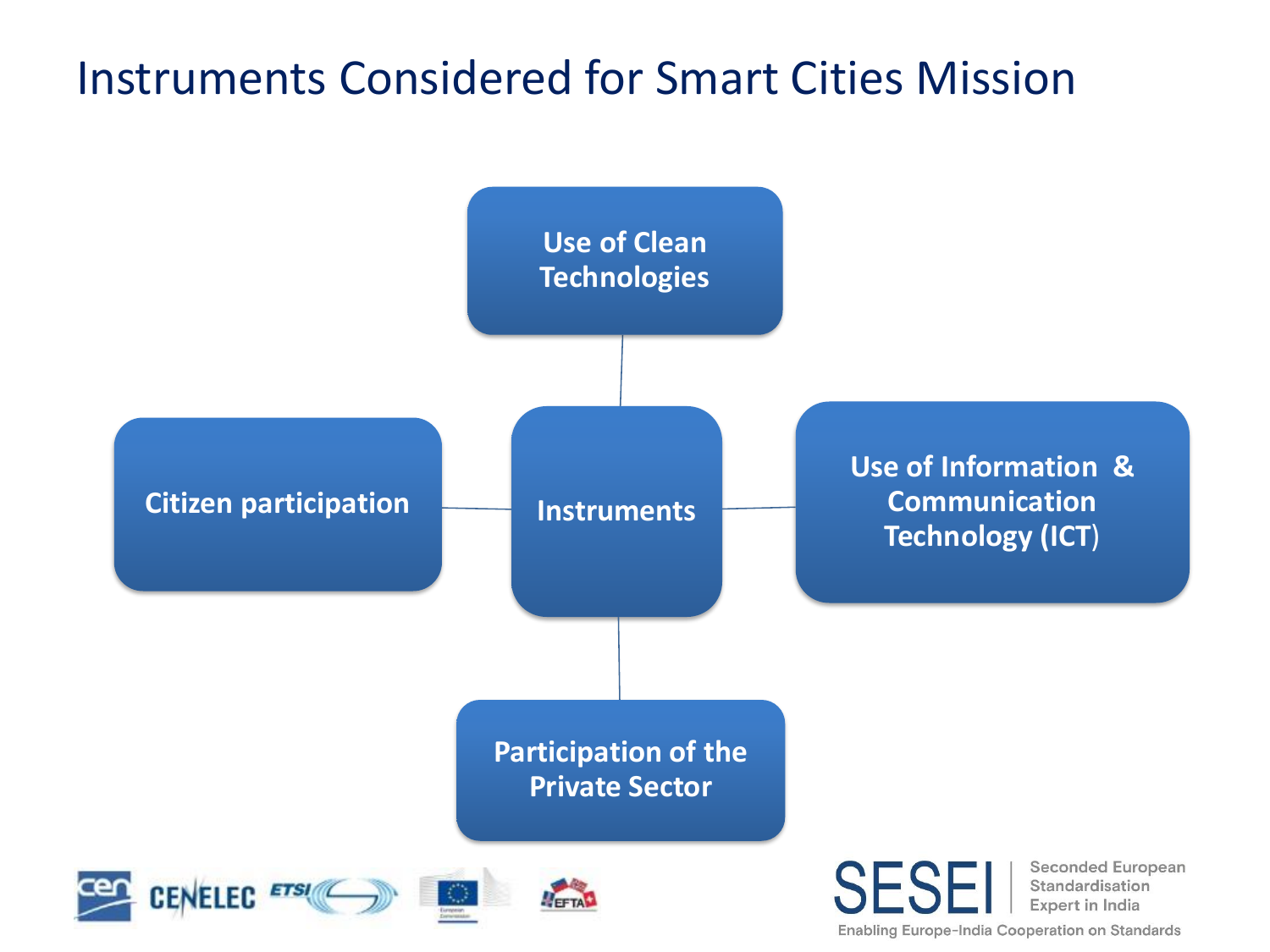### Critical Role of M2M/IoT Considered

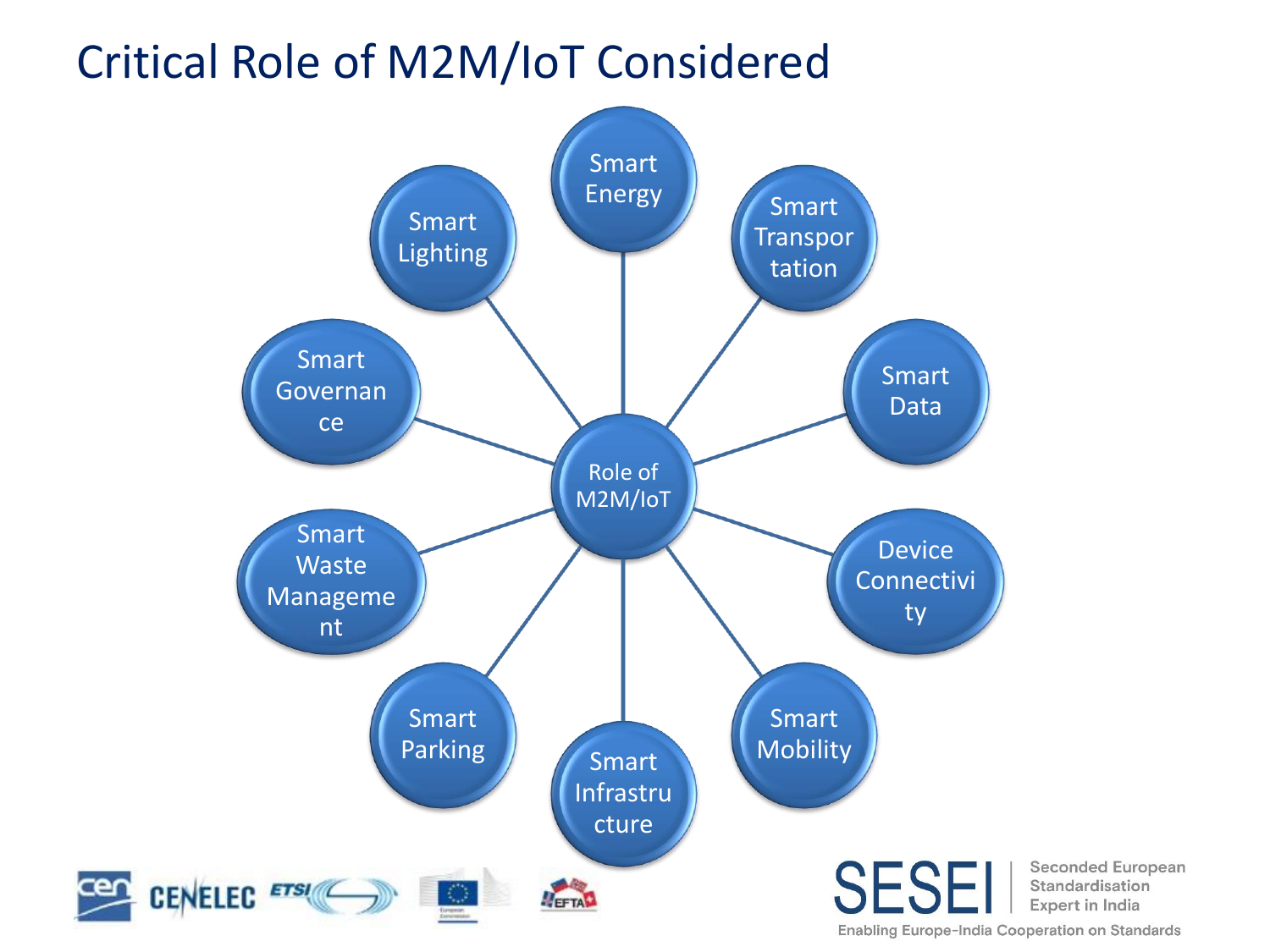### Convergence with other Government Schemes

#### ▪ **Atal Mission for Rejuvenation and Urban Transformation (AMRUT)**

- $\checkmark$  Launched on 25<sup>th</sup> June 2015 & Smart City Proposals (SCPs) aligns with AMRUT by including:
	- o Water supply system & rehabilitation of old water supply system
	- o Augmentation of existing sewerage system & sewerage treatment plants & recycling of water
	- o Footpaths/Walkway for Non Motorized Transport (NMT)

#### ▪ **Heritage City Development and Augmentation Yojana (HRIDAY)**

- $\checkmark$  Launched on 21<sup>st</sup> Jan'2015 & SCPs aligns with HRIDAY by including:
	- the focus on holistic development of heritage cities

#### ▪ **Swachh Bharat Mission (SBM) – Clean India**

- $\checkmark$  Launched on 2<sup>nd</sup> October 2014 & following goals and finances of the Smart City Mission are incorporated within SCPs
	- o SBM component IV : Solid waste management
	- o SBM component V : Information, Education and Communication (IEC) & Public awareness
- **Digital India, Skill India and Housing for All etc.**



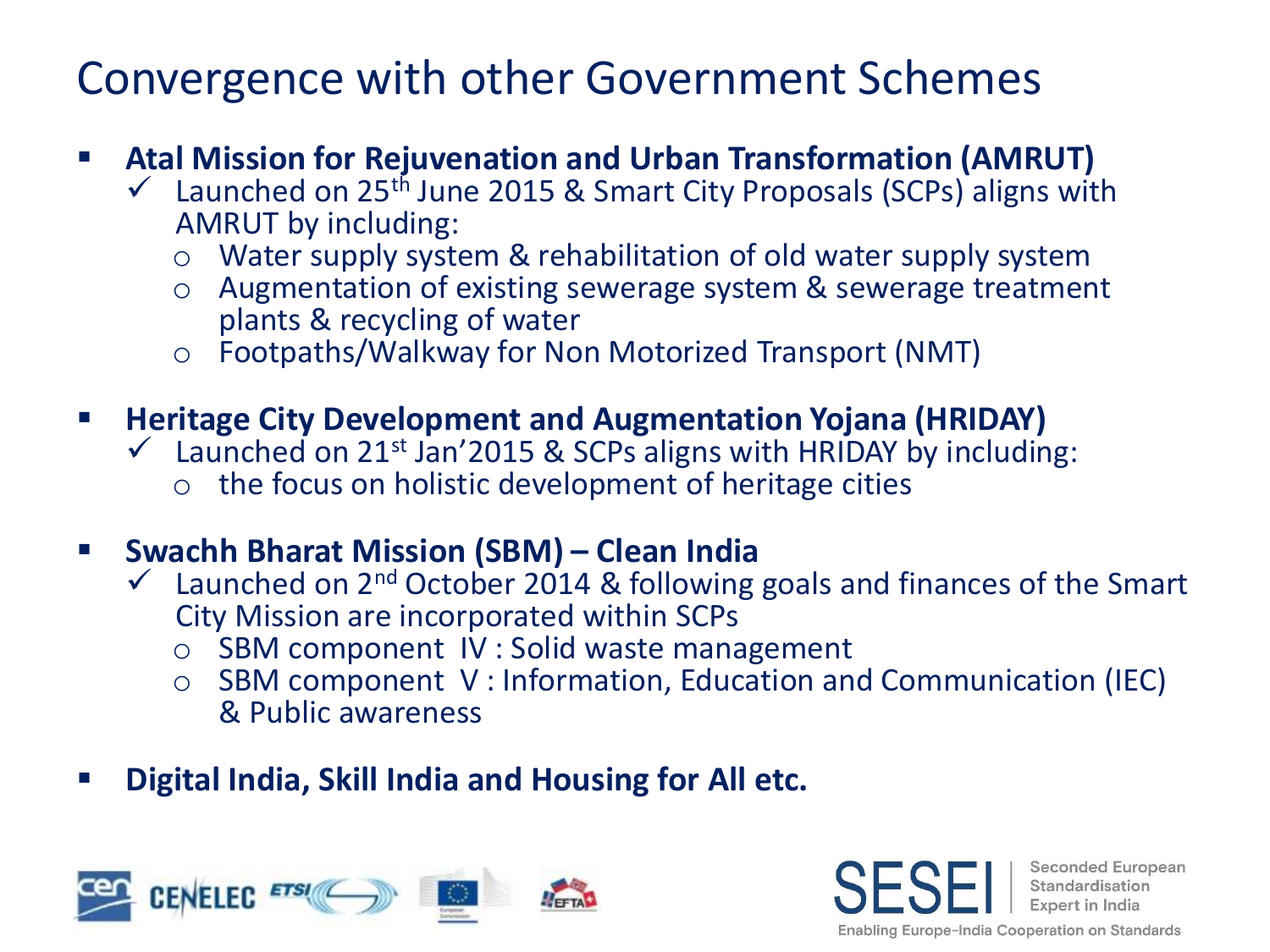### Liveability Index Programme

- ✓ Ministry launched a set of '**liveability [standards](http://smartcities.gov.in/upload/uploadfiles/files/LiveabilityStandards.pdf)** ' relevant to Indian cities in June 2017
- $\checkmark$  Subsequently, Ministry also launched Liveability index to rate 116 Indian cities on January 2018
	- $\checkmark$  List includes identified 99 smart cities and few more cities with 1 million-plus population.
	- $\checkmark$  Framework includes 24 smart city features and 79 indicators (57 Core Indicators and 22 Supporting Indicators).
- $\checkmark$  Programme would be funded by World Bank and ranking is expected by June-July, 2018
- $\checkmark$  Economist Intelligence Unit (EIU) will perform assessment of Liveability Index in alliance with IPSOS Research Private Ltd. and Athena Infonomics India Pvt. Ltd.
- $\checkmark$  Rating will help cities attain a liveable city status, and get them more investments and improve tourism.



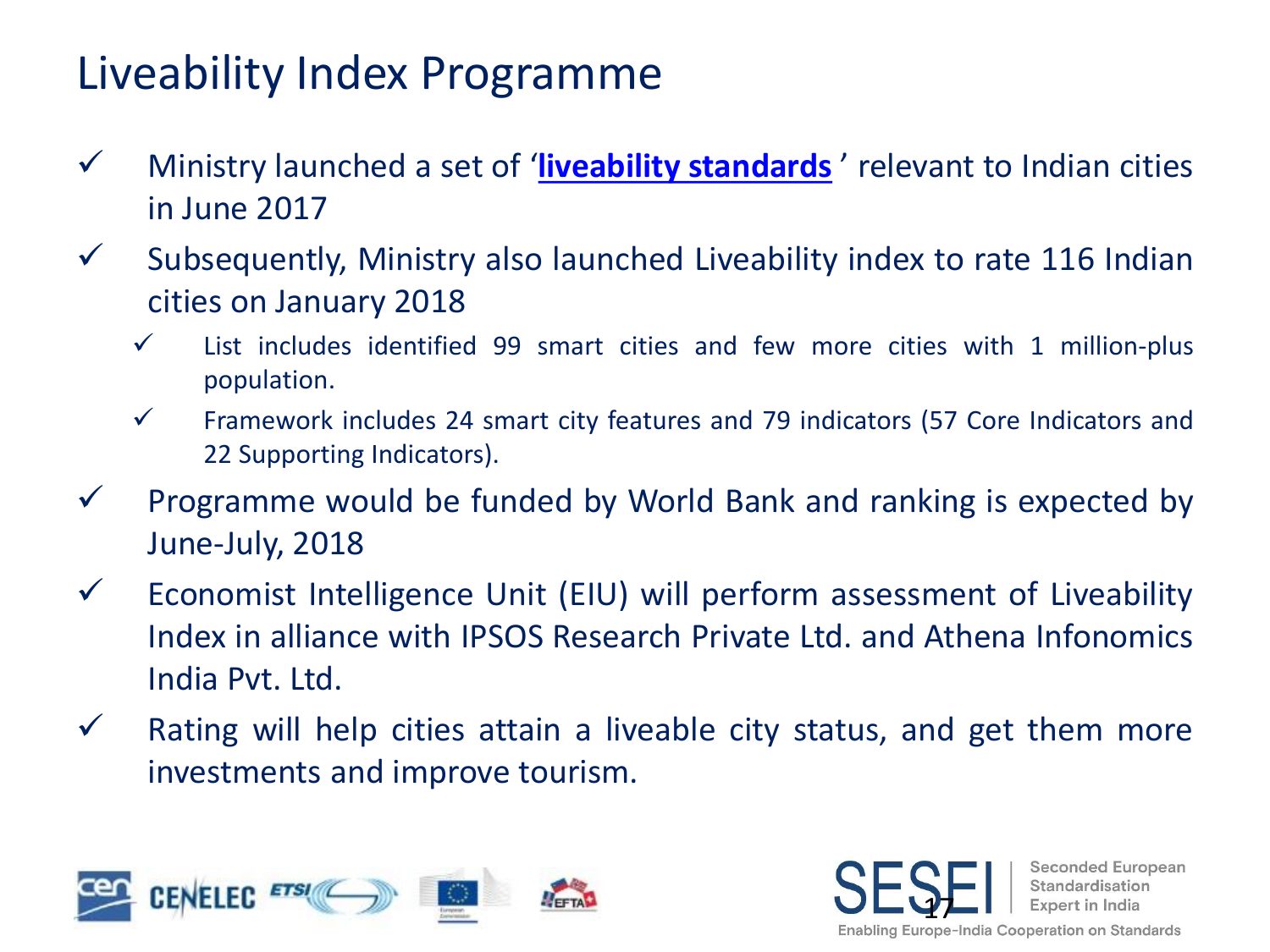## Smart City Standardisation

- ❑ **Bureau of Indian Standards**
	- ✓ **Civil Engineering Division Council (CEDC)**
		- CED 59 [\(10000\)WC](http://www.bis.org.in/sf/ced/CED59(10000)_30092016.pdf) ('SMART CITIES INDICATORS')
	- ✓ **Electronics and Information Technology Division Council (LITDC)**
		- LITDC 28 : Smart Infrastructure Technical Committee and Panel
- ❑ **Ministry of Electronics and Information Technology (Meity)**
	- Working with Union Ministry (MoHUA) and Industry to support Smart City initiatives
- ❑ **Ministry of Communication (MoC)**
	- ✓ **Telecommunication Engineering Centre (TEC)**
		- TEC Under Department of Telecom (DoT) in this Ministry through its M2M Working groups have been working to review telecom aspects and released reports addressing various vertical and horizontal aspects of technology relevant to Smart City.
	- ✓ **Centre for Development of Telematics (C-DOT)**
		- Common service platform (CCSP) to make smart cities more efficient, economical and future proof
- ❑ **Telecommunications Standards Development Society, India (TSDSI)**
	- Produced various technical report and continue working on Big Data, Deep Learning, Context Information Modelling etc.



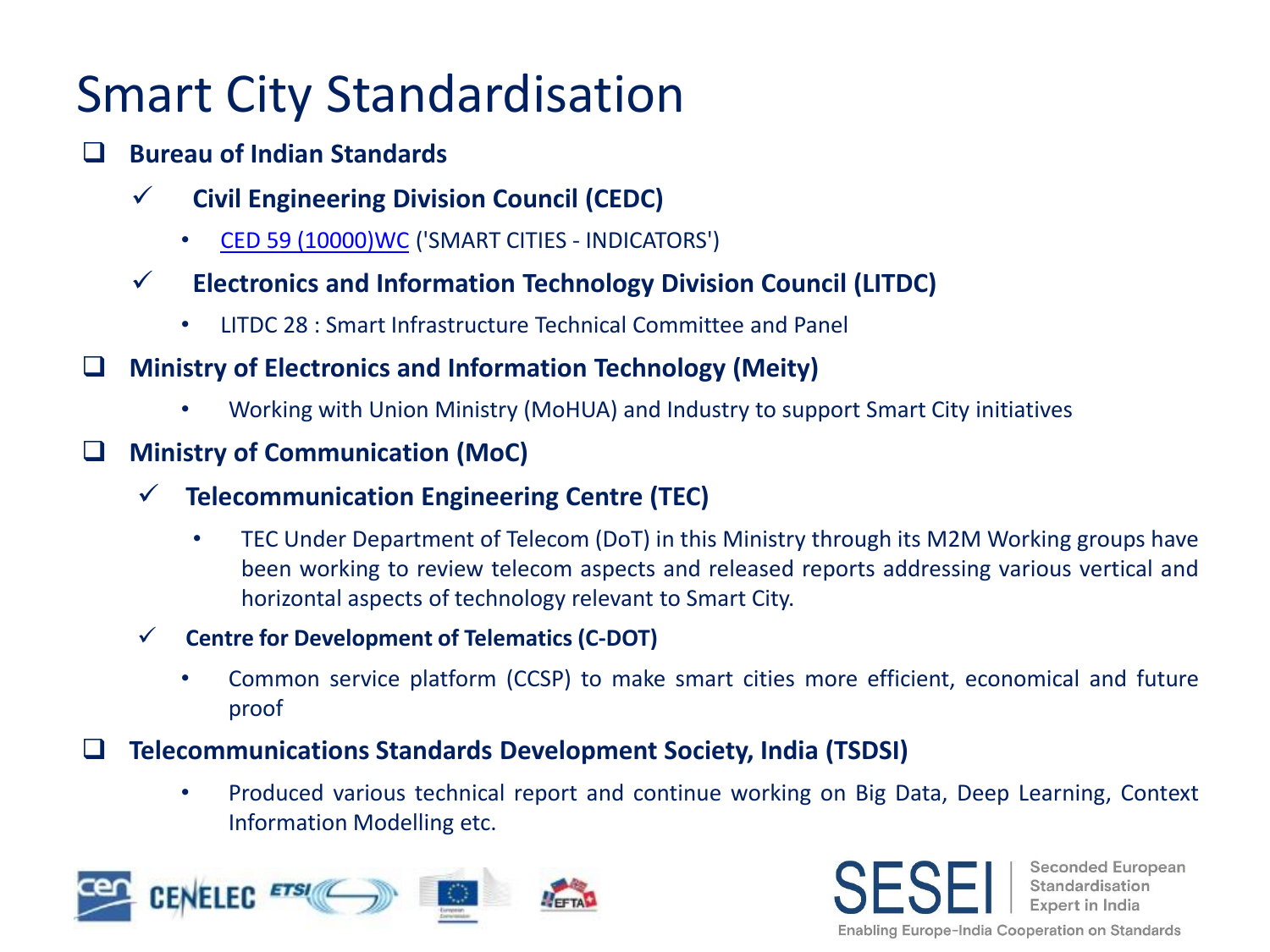## Status of Current Standards developed

✓ LITD 28 released a [Pre-Standardization Study Report](http://www.bis.org.in/other/USR_ICT_FSI_V_1_0.pdf) on Technical Requirements Analysis of Unified, Secure & Resilient ICT Framework for Smart Infrastructure

#### **Work in Progress @LITD28:**

- Reference Architecture for Unified Secure & Resilient ICT Infrastructure for Smart Cities
- Unified Last Mile Communication Architecture & Protocols for Smart Infrastructure
- Common Service Layer for Unified Smart Cities/Infrastructure ICT Architecture
- Unified Data Semantics, Data Models & Ontology in Smart Cities & Smart Infrastructure Paradigm
- Security & Resilience Framework
- Use Cases in Smart Infrastructure Paradigm
- Standards Inventory & Mapping for Smart Infrastructure Paradigm



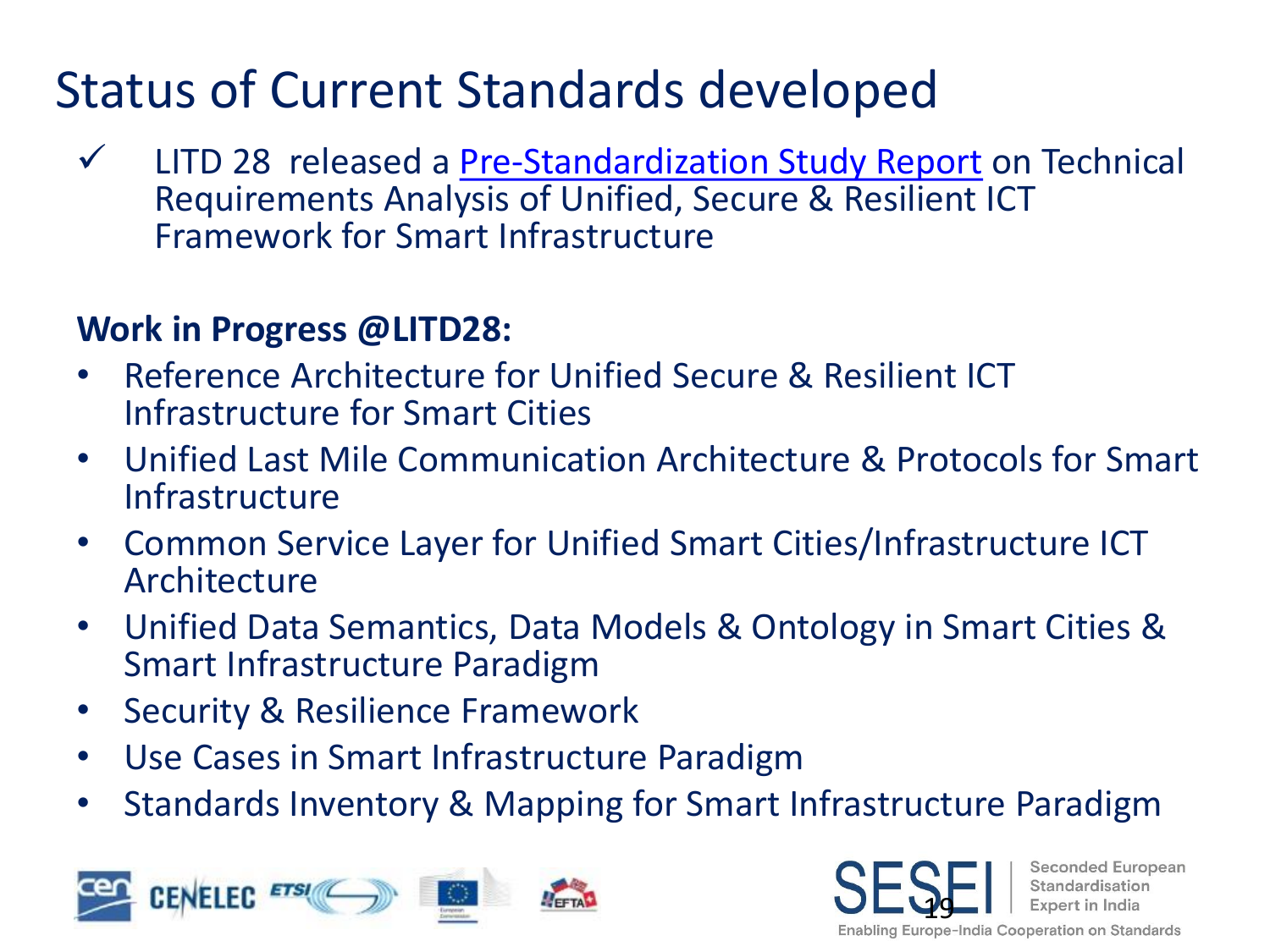### Role of SESEI in Smart City Standards

- SESEI actively engaged with standardisation process of Smart City in India
- Working closely with BIS
	- LITD 28 Smart infrastructure Sectional Committee
	- ITS ( Smart Transport)
- TEC M2M Working Group
	- Contributed effectively towards the report prepared by the TEC on M2M
- Working closely with CDOT for the promotion of Common Service Layer based on oneM2M for the Smart Cities in India
- Member of IET IoT Panel in India and Chairs the WG on Standards, Legal & Regulatory
- Technical Synergy and collaboration with "India-EU Cooperation on ICT-Related Standardisation, Policy and Legislation: M2M/IoT - ITS, 5G and NFV/SDN
- Uses all possible Forums/ Conferences/ Meetings to share best practices and work carried out by the ESOs, 3GPP, oneM2M on Smart Cities initiatives



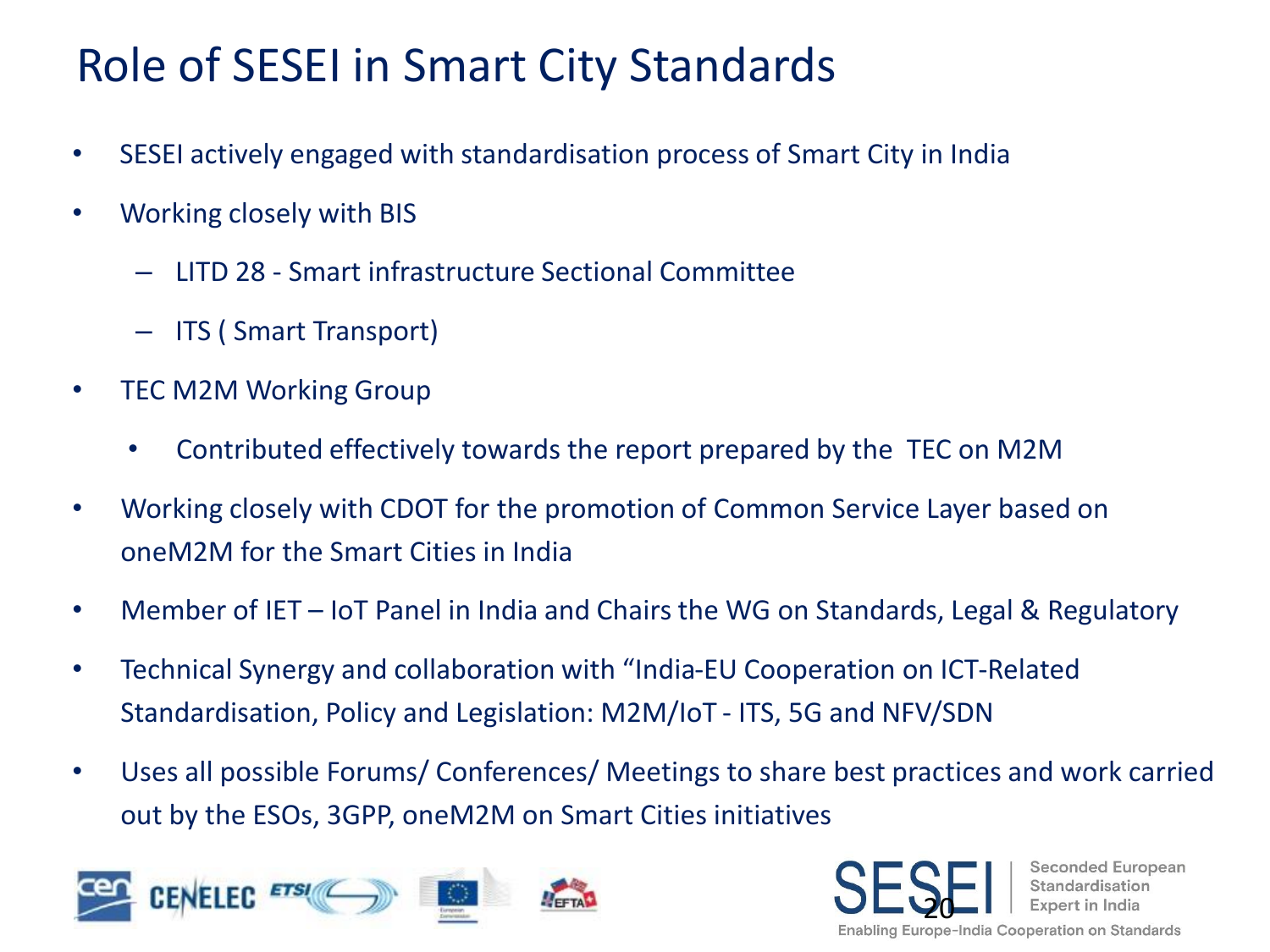## Conclusion

- ✓ Concept of Smart Cities is great but lack of infrastructure & basic amenities are biggest challenges
- $\checkmark$  Government is driving the Smart Cities mission but progress is quite slow
- ✓ Smart cities need greater cooperation within national and International experts
- ✓ Strong need for Common ICT Architecture, Common Service Layer, Global Standards for the Smart Cities applications